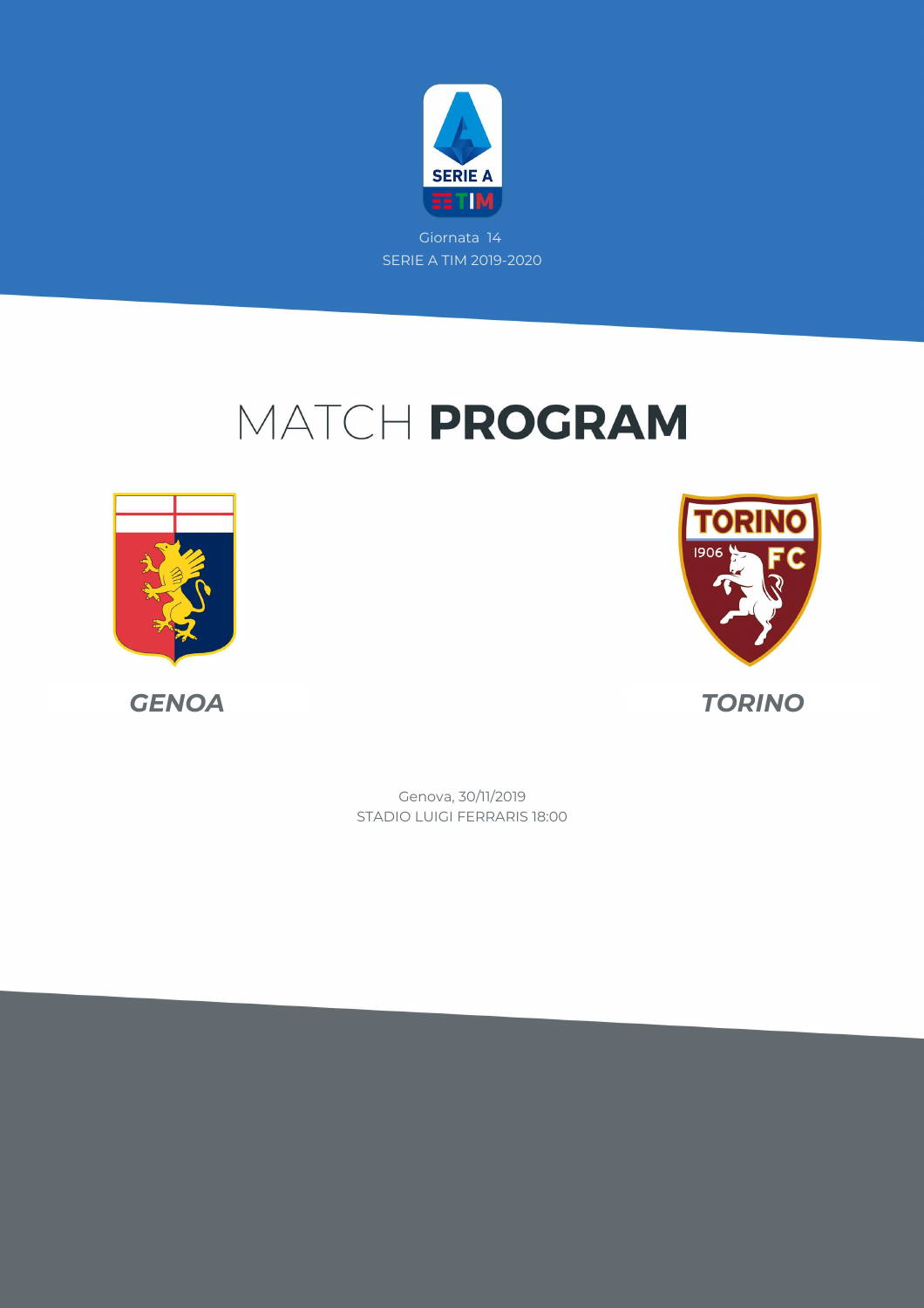



### GENOA *vs* TORINO Genova, 30/11/2019



#### STADIO LUIGI FERRARIS 18:00

### *RISULTATI STAGIONALI*

| <b>TOTALI</b>         | <b>PTI</b> | <b>GIOC</b> | <b>VINTE</b>   | <b>NULLE</b> | <b>PERSE</b>            | GF | <b>GS</b> | <b>DIFF.RETI</b>            |
|-----------------------|------------|-------------|----------------|--------------|-------------------------|----|-----------|-----------------------------|
| <b>GENOA</b>          | 10         | 13          | $\overline{2}$ | 4            | 7                       | 15 | 27        | $-12$                       |
| <b>TORINO</b>         | 14         | 13          | 4              | $\mathbf{2}$ | 7                       | 15 | 20        | $-5$                        |
| <b>CASA/TRASFERTA</b> | <b>PTI</b> | <b>GIOC</b> | <b>VINTE</b>   | <b>NULLE</b> | <b>PERSE</b>            | GF | GS        | <b>MEDIA</b><br><b>GOAL</b> |
| <b>GENOA</b>          | 7          | 6           | $\overline{2}$ |              | $\overline{\mathbf{3}}$ | 8  | 9         | 1.3                         |
| <b>TORINO</b>         | 6          | 6           | $\mathbf{2}$   | 0            | 4                       | 9  | 77        | 1.5                         |

#### *ULTIMI PRECEDENTI*

| 2018-19 33^ G  | <b>GENOA</b>                                                     | <b>TORINO</b>                             |         |
|----------------|------------------------------------------------------------------|-------------------------------------------|---------|
| 20/04/2019     |                                                                  | 13'(2°T) C. ANSALDI                       | $O-I$   |
| 2018-19 14 \ G | <b>TORINO</b>                                                    | <b>GENOA</b>                              |         |
| 02/12/2018     | 47'(1°T) C. ANSALDI, 50'(1°T) A. BELOTTI                         | <b>36'(1°T) C. KOUAME</b>                 | $2 - 7$ |
| 2017-18 38 A G | <b>GENOA</b>                                                     | <b>TORINO</b>                             |         |
| 20/05/2018     | 35'(2°T) G. PANDEV                                               | 30'(1°T) IAGO FALQUE, 13'(2°T) D. BASELLI | $1-2$   |
| 2017-18 19 A G | <b>TORINO</b>                                                    | <b>GENOA</b>                              |         |
| 30/12/2017     |                                                                  |                                           | $O-O$   |
| 2016-1737 \ G  | <b>GENOA</b>                                                     | <b>TORINO</b>                             |         |
| 21/05/2017     | 32'(1 <sup>°</sup> T) L. RIGONI, 9'(2 <sup>°</sup> T) G. SIMEONE | 44'(2°T) A. LJAJIC                        | $2 - 7$ |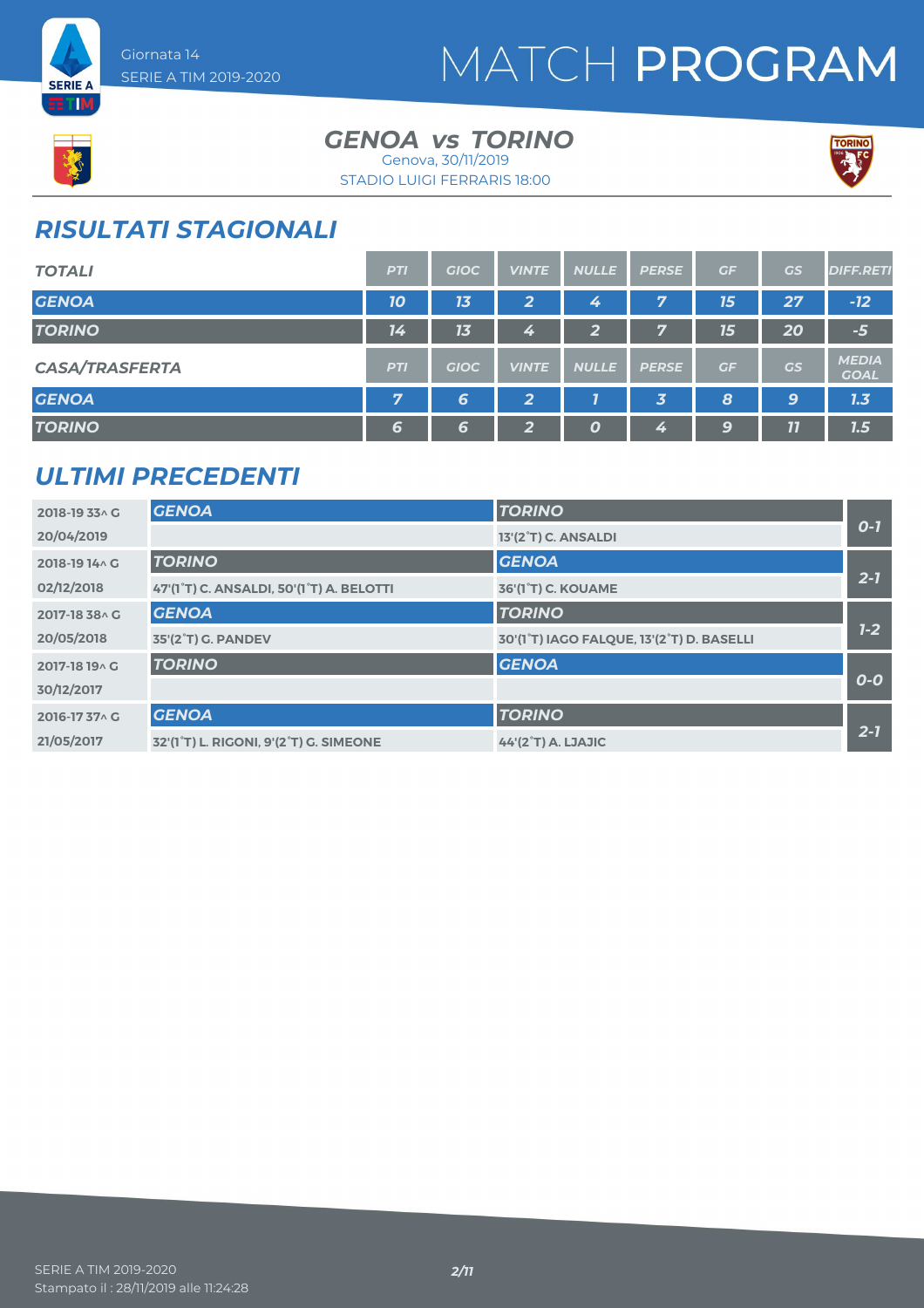



#### GENOA *vs* TORINO Genova, 30/11/2019





### *ROSA DELLE SQUADRE*

| <b>GENOA</b>                              | PRES. A          | <b>GOL A</b>     | <b>GOL 2019-20</b> | PRES. 2019-20    | MIN. 2019-20     |
|-------------------------------------------|------------------|------------------|--------------------|------------------|------------------|
| <b>PORTIERI</b>                           |                  |                  |                    |                  |                  |
| <b>22 FEDERICO MARCHETTI</b>              | 233              | 287              | $\boldsymbol{O}$   | $\boldsymbol{0}$ | $\boldsymbol{0}$ |
| <b>25 ROK VODISEK</b>                     | $\boldsymbol{O}$ | $\boldsymbol{0}$ | $\boldsymbol{O}$   | $\boldsymbol{O}$ | $\boldsymbol{O}$ |
| <b>JANDREI</b><br>93                      | $\overline{1}$   | $\overline{1}$   | 0                  | 0                | 0                |
| <b>97 IONUT RADU</b>                      | 47               | 73               | 27                 | 13               | 1251             |
| <b>DIFENSORI</b>                          |                  |                  |                    |                  |                  |
| 2 CHRISTIAN ZAPATA                        | 291              | 9                | $\mathbf{I}$       | 12               | <b>1159</b>      |
| <b>3 ANTONIO BARRECA</b>                  | 43               | $\boldsymbol{o}$ | $\boldsymbol{O}$   | 6                | 403              |
| <b>4 DOMENICO CRISCITO</b>                | 167              | 9                | $\overline{2}$     | 8                | 681              |
| 5 EDOARDO GOLDANIGA                       | 88               | 6                | $\boldsymbol{O}$   | $\mathbf{I}$     | 56               |
| <b>13 JAWAD EL YAMIQ</b>                  | 7                | 0                | $\boldsymbol{O}$   | 3                | 207              |
| <b>14 DAVIDE BIRASCHI</b>                 | 66               | $\boldsymbol{O}$ | $\boldsymbol{O}$   | $\overline{2}$   | 144              |
| <b>CRISTIAN ROMERO</b><br>17 <sup>7</sup> | 38               | $\overline{2}$   | O                  | 11               | 1037             |
| <b>32 PETER ANKERSEN</b>                  | $\overline{7}$   | $\boldsymbol{O}$ | $\boldsymbol{O}$   | $\overline{7}$   | 483              |
| <b>72 VASCO DA CUNHA</b>                  | $\boldsymbol{O}$ | O                | $\boldsymbol{O}$   | 0                | $\pmb{o}$        |
| <b>CENTROCAMPISTI</b>                     |                  |                  |                    |                  |                  |
| <b>8 LUKAS LERAGER</b>                    | 25               | $\overline{1}$   | $\pmb{o}$          | 77               | 862              |
| <b>15 FILIP JAGIELLO</b>                  | $\overline{1}$   | $\boldsymbol{o}$ | $\boldsymbol{o}$   | $\overline{1}$   | 21               |
| <b>18 PAOLO GHIGLIONE</b>                 | 21               | $\overline{1}$   | $\boldsymbol{o}$   | 12               | 1022             |
| <b>20 LASSE SCHONE</b>                    | 12               | $\mathbf{I}$     | $\overline{I}$     | 12               | 1052             |
| 21 IVAN RADOVANOVIC                       | 274              | 3                | $\boldsymbol{O}$   | 13               | 951              |
| <b>SANDRO</b><br>23                       | 39               | $\overline{1}$   | $\boldsymbol{O}$   | $\boldsymbol{O}$ | $\boldsymbol{0}$ |
| <b>27 STEFANO STURARO</b>                 | 99               | 5                | $\mathbf{I}$       | $\mathbf{7}$     | 76               |
| <b>28 KEVIN AGUDELO</b>                   | 5                | $\mathbf{7}$     | $\mathbf{I}$       | 5                | 419              |
| 29 FRANCESCO CASSATA                      | 34               | 3                | O                  | 5                | 403              |
| 33 MARKO PAJAC                            | 21               | $\overline{2}$   | $\boldsymbol{O}$   | $\overline{7}$   | 457              |
| <b>36 MATTIA ZENNARO</b>                  | $\boldsymbol{O}$ | 0                | $\boldsymbol{O}$   | O                | $\pmb{o}$        |
| <b>65 NICOLO' ROVELLA</b>                 | $\boldsymbol{O}$ | $\boldsymbol{0}$ | $\boldsymbol{O}$   | $\boldsymbol{O}$ | $\boldsymbol{o}$ |
| 73 PATRIZIO MASINI                        | $\boldsymbol{O}$ | $\boldsymbol{O}$ | $\boldsymbol{O}$   | O                | 0                |
| <b>89 STEEVE MIKE EBOUA EBONGUE</b>       | $\boldsymbol{O}$ | $\boldsymbol{0}$ | $\boldsymbol{O}$   | $\boldsymbol{O}$ | $\boldsymbol{0}$ |
| 91 RICCARDO SAPONARA                      | 131              | 18               | 0                  | 4                | 178              |
| <b>ATTACCANTI</b>                         |                  |                  |                    |                  |                  |
| <b>9 TONI SANABRIA</b>                    | 24               | 3                | O                  | 5                | 153              |
| <b>10 SINAN GUMUS</b>                     | $\overline{2}$   | 0                | 0                  | $\overline{2}$   | 98               |
| <b>11 CHRISTIAN KOUAME</b>                | 49               | 9                | 5                  | 77               | 971              |
| <b>19 GORAN PANDEV</b>                    | 422              | 87               | $\overline{2}$     | 12               | 464              |
| <b>30 ANDREA FAVILLI</b>                  | 77               | $\pmb{o}$        | $\pmb{o}$          | 4                | 145              |
| <b>56 DENILHO CLEONISE</b>                | $\overline{2}$   | $\boldsymbol{o}$ | $\boldsymbol{O}$   | $\overline{2}$   | 35               |
| <b>61 LUCA MORO</b>                       | $\boldsymbol{o}$ | 0                | 0                  | 0                | $\boldsymbol{o}$ |
| 99 ANDREA PINAMONTI                       | 41               | $\overline{7}$   | $\overline{2}$     | 77               | 918              |
| <b>STAFF TECNICO</b>                      |                  |                  |                    |                  |                  |
|                                           |                  |                  |                    |                  |                  |

*THIAGO MOTTA*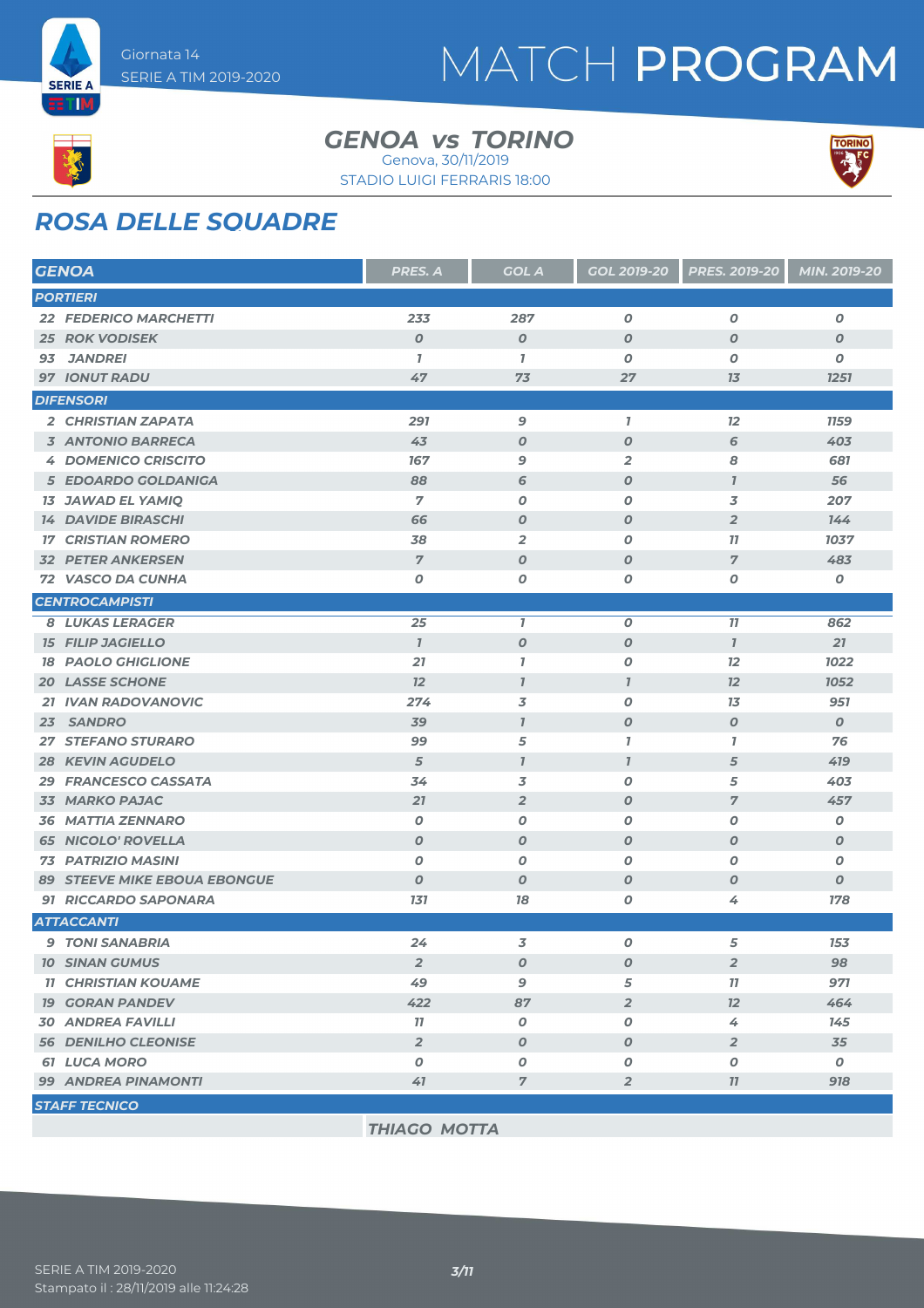



#### GENOA *vs* TORINO

STADIO LUIGI FERRARIS 18:00 Genova, 30/11/2019



| <b>TORINO</b>                     | <b>PRES. A</b>   | <b>GOL A</b>     | GOL 2019-20      | <b>PRES. 2019-20</b> | MIN. 2019-20     |
|-----------------------------------|------------------|------------------|------------------|----------------------|------------------|
| <b>PORTIERI</b>                   |                  |                  |                  |                      |                  |
| <b>18 SAMIR UJKANI</b>            | 47               | 71               | $\boldsymbol{O}$ | $\boldsymbol{O}$     | $\boldsymbol{O}$ |
| <b>25 ANTONIO ROSATI</b>          | 54               | 95               | $\boldsymbol{O}$ | $\boldsymbol{O}$     | $\boldsymbol{o}$ |
| <b>39 SALVATORE SIRIGU</b>        | 155              | 201              | 20               | 13                   | 1247             |
| <b>89 LUCA GEMELLO</b>            | $\boldsymbol{0}$ | $\boldsymbol{0}$ | $\boldsymbol{O}$ | $\boldsymbol{O}$     | $\boldsymbol{O}$ |
| <b>DIFENSORI</b>                  |                  |                  |                  |                      |                  |
| 4 LYANCO                          | 25               | $\mathbf{I}$     | $\boldsymbol{O}$ | 6                    | 497              |
| 5 ARMANDO IZZO                    | 148              | $\overline{7}$   | $\overline{I}$   | 13                   | 1247             |
| <b>14 KEVIN BONIFAZI</b>          | 36               | 3                | $\mathbf{I}$     | 3                    | 268              |
| <b>15 CRISTIAN ANSALDI</b>        | 103              | 5                | $\overline{I}$   | $\overline{9}$       | 727              |
| <b>17 WILFRIED STEPHANE SINGO</b> | $\boldsymbol{0}$ | $\boldsymbol{0}$ | $\boldsymbol{o}$ | $\boldsymbol{O}$     | $\boldsymbol{0}$ |
| <b>29 LORENZO DE SILVESTRI</b>    | 322              | 79               | $\boldsymbol{O}$ | 9                    | 760              |
| <b>30 KOFFI DJIDJI</b>            | 24               | $\boldsymbol{0}$ | $\boldsymbol{o}$ | $\overline{7}$       | 325              |
| <b>33 NICOLAS NKOULOU</b>         | 80               | 4                | $\boldsymbol{O}$ | $\overline{7}$       | 640              |
| 34 OLA AINA                       | 41               | $\mathbf{7}$     | $\boldsymbol{O}$ | 77                   | 810              |
| <b>BREMER</b><br>36               | 12               | $\boldsymbol{0}$ | $\boldsymbol{O}$ | $\overline{7}$       | 556              |
| 93 DIEGO LAXALT                   | <b>159</b>       | 9                | 0                | 9                    | 410              |
| <b>96 ALESSANDRO LEGGERO</b>      | $\overline{O}$   | $\boldsymbol{O}$ | $\boldsymbol{O}$ | $\boldsymbol{O}$     | $\boldsymbol{0}$ |
| 99 ALESSANDRO BUONGIORNO          | $\mathbf{7}$     | 0                | $\boldsymbol{O}$ | 0                    | 0                |
| <b>CENTROCAMPISTI</b>             |                  |                  |                  |                      |                  |
| <b>7 SASA LUKIC</b>               | 46               | $\overline{2}$   | $\boldsymbol{o}$ | 8                    | 510              |
| 8 DANIELE BASELLI                 | 200              | 20               | $\boldsymbol{O}$ | 12                   | 1029             |
| 21 ALEJANDRO BERENGUER            | 59               | 6                | 3                | 6                    | 223              |
| <b>23 SOUALIHO MEITE'</b>         | 45               | $\overline{2}$   | $\boldsymbol{O}$ | 70                   | 776              |
| <b>80 MARCO GARETTO</b>           | $\boldsymbol{O}$ | 0                | 0                | 0                    | 0                |
| <b>88 TOMAS RINCON</b>            | 173              | $\overline{7}$   | $\boldsymbol{O}$ | 77                   | 1041             |
| <b>ATTACCANTI</b>                 |                  |                  |                  |                      |                  |
| 9 ANDREA BELOTTI                  | <b>190</b>       | 76               | $\overline{7}$   | 13                   | 1155             |
| <b>10 IAGO FALQUE</b>             | 156              | 45               | $\boldsymbol{o}$ | 4                    | <b>108</b>       |
| <b>11 SIMONE ZAZA</b>             | 127              | 31               | $\overline{2}$   | 70                   | 624              |
| <b>20 SIMONE EDERA</b>            | 23               | $\mathbf{I}$     | $\boldsymbol{O}$ | $\boldsymbol{O}$     | $\boldsymbol{0}$ |
| 22 VINCENZO MILLICO               | 3                | $\boldsymbol{0}$ | 0                | $\overline{2}$       | 20               |
| <b>24 SIMONE VERDI</b>            | 133              | 23               | $\boldsymbol{O}$ | 77                   | 652              |
| <b>27 VITTORIO PARIGINI</b>       | 41               | $\boldsymbol{0}$ | $\boldsymbol{O}$ | O                    | $\boldsymbol{0}$ |
| <b>90 NICOLA RAUTI</b>            | $\boldsymbol{O}$ | $\boldsymbol{0}$ | $\boldsymbol{O}$ | 0                    | $\boldsymbol{o}$ |
| <b>STAFF TECNICO</b>              |                  |                  |                  |                      |                  |

*WALTER MAZZARRI*

*Diffidato*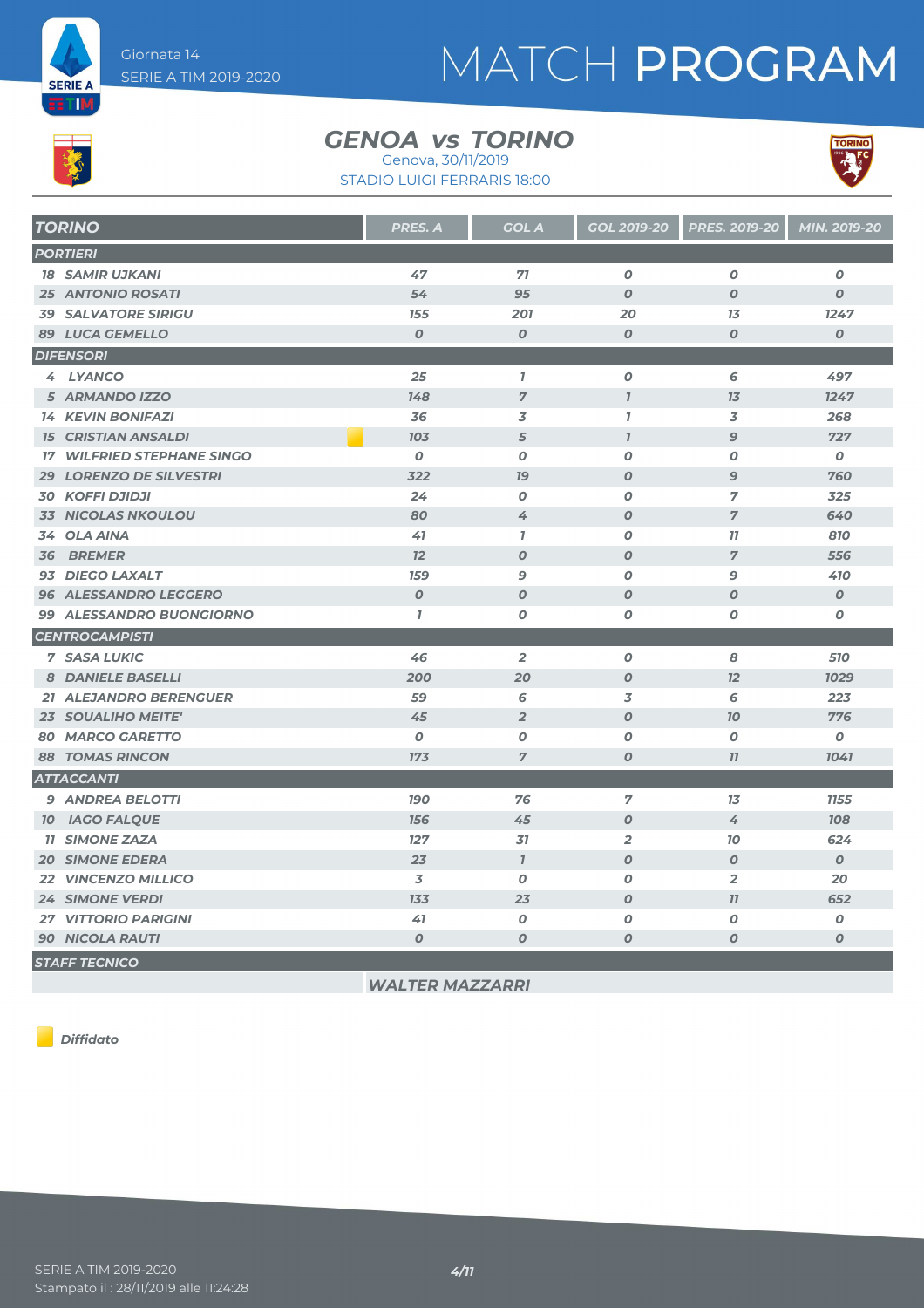



GENOA *vs* TORINO STADIO LUIGI FERRARIS 18:00 Genova, 30/11/2019



### *RENDIMENTO RECENTE*

| <b>GENOA</b>        |                                                                       |                                                                      |         |
|---------------------|-----------------------------------------------------------------------|----------------------------------------------------------------------|---------|
| <b>13^ GIORNATA</b> | <b>SPAL</b>                                                           | <b>GENOA</b>                                                         |         |
| 25/11/2019          | 10'(2°T) A. PETAGNA                                                   | 12'(2 <sup>°</sup> T) S. STURARO                                     | $1 - 7$ |
| 12^ GIORNATA        | <b>NAPOLI</b>                                                         | <b>GENOA</b>                                                         |         |
| 09/11/2019          |                                                                       |                                                                      | $O-O$   |
| <b>11^ GIORNATA</b> | <b>GENOA</b>                                                          | <b>UDINESE</b>                                                       |         |
| 03/11/2019          | <b>22'(1<sup>°</sup>T) G. PANDEV</b>                                  | 32'(1°T) R. DE PAUL, 42'(2°T) K. SEMA, 49'(2°T) K.<br><b>LASAGNA</b> | $7 - 3$ |
| 10^ GIORNATA        | <b>JUVENTUS</b>                                                       | <b>GENOA</b>                                                         |         |
| 30/10/2019          | 36'(1°T) L. BONUCCI, 51'(2°T) C. RONALDO                              | 41'(1°T) C. KOUAME                                                   | $2 - 7$ |
| 9^ GIORNATA         | <b>GENOA</b>                                                          | <b>BRESCIA</b>                                                       |         |
| 26/10/2019          | 21'(2°T) K. AGUDELO, 30'(2°T) C. KOUAME, 34'(2°T) G.<br><b>PANDEV</b> | <b>34'(1°T) S. TONALI</b>                                            | $3 - 7$ |
| <b>TORINO</b>       |                                                                       |                                                                      |         |

| <b>13^ GIORNATA</b> | <b>TORINO</b>                                                                                                                                 | <b>INTER</b>                                                                                                                     |         |
|---------------------|-----------------------------------------------------------------------------------------------------------------------------------------------|----------------------------------------------------------------------------------------------------------------------------------|---------|
| 23/11/2019          |                                                                                                                                               | 12'(1 <sup>°</sup> T) L. MARTINEZ, 32'(1 <sup>°</sup> T) S. DE VRIJ, 10'(2 <sup>°</sup> T) R.<br><b>LUKAKU</b>                   | $0 - 3$ |
| 12^ GIORNATA        | <b>BRESCIA</b>                                                                                                                                | <b>TORINO</b>                                                                                                                    |         |
| 09/11/2019          |                                                                                                                                               | 17'(1 <sup>°</sup> T) A. BELOTTI, 26'(1 <sup>°</sup> T) A. BELOTTI, 30'(2 <sup>°</sup> T) A.<br>BERENGUER, 35'(2°T) A. BERENGUER | $0 - 4$ |
| <b>11^ GIORNATA</b> | <b>TORINO</b>                                                                                                                                 | <b>JUVENTUS</b>                                                                                                                  |         |
| 02/11/2019          |                                                                                                                                               | 25'(2°T) M. DE LIGT                                                                                                              | $O-7$   |
| 10^ GIORNATA        | <b>LAZIO</b>                                                                                                                                  | <b>TORINO</b>                                                                                                                    |         |
| 30/10/2019          | 25'(1 <sup>°</sup> T) F. ACERBI, 33'(1 <sup>°</sup> T) C. IMMOBILE, 25'(2 <sup>°</sup> T) C.<br>IMMOBILE, 45'(2 <sup>°</sup> T)[A] A. BELOTTI |                                                                                                                                  | $4 - 0$ |
| 9^ GIORNATA         | <b>TORINO</b>                                                                                                                                 | <b>CAGLIARI</b>                                                                                                                  |         |
| 27/10/2019          | $24'(2°T)$ S. ZAZA                                                                                                                            | 40'(1°T) N. NANDEZ                                                                                                               | $7 - 7$ |

| <b>CONFRONTO SQUADRE (Valori medi)</b> | <b>GENOA</b> | <b>TORINO</b> |
|----------------------------------------|--------------|---------------|
| <b>Goal Fatti</b>                      | 7.15         | 7.15          |
| <b>Goal Subiti</b>                     | 2.08         | 1.54          |
| <b>Tiri totali</b>                     | 9.92         | 8.31          |
| <b>Tiri in porta</b>                   | 5.08         | 4.38          |
| <b>Assist</b>                          | 0.77         | 0.62          |
| Azioni di attacco                      | 44.31        | 47.23         |
| Passaggi riusciti                      | 399          | 324           |
| Passaggi riusciti %                    | 83%          | 79%           |
| <b>Falli Fatti</b>                     | 14.62        | 14.92         |
| <b>Falli Subiti</b>                    | 12.85        | 14.85         |
| <b>Baricentro</b>                      | 48.83m       | 50.46m        |
| <b>Passaggi Chiave</b>                 | 3.23         | 3             |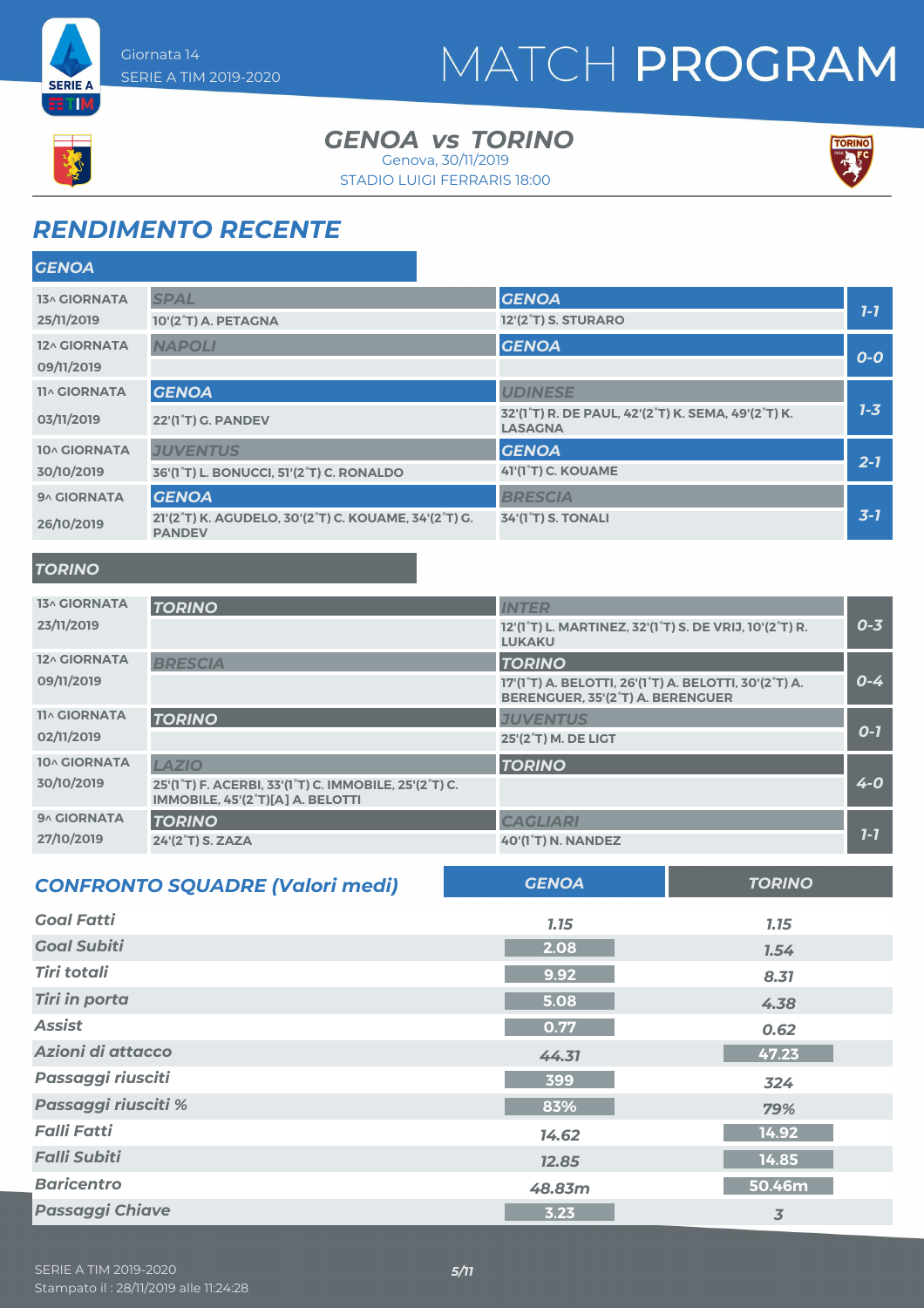Giornata 14 SERIE A TIM 2019-2020

**SERIE A ETIM** 

# MATCH PROGRAM

#### GENOA *vs* TORINO Genova, 30/11/2019

STADIO LUIGI FERRARIS 18:00



### *RENDIMENTO ATLETICO \**

| <b>GENOA</b>           | Pres. (Min.) | Media (km) | Media<br>Sprint (Km) | <b>TORINO</b>         | Pres. (Min.) | Media (km) | Media<br>Sprint (Km) |
|------------------------|--------------|------------|----------------------|-----------------------|--------------|------------|----------------------|
| 20 L. SCHONE           | 12 (1052')   | 10.615     | 0.62                 | <b>5</b> A. IZZO      | 13 (1247')   | 10.433     | 0.834                |
| 29 F. CASSATA          | 5(403)       | 10.205     | 0.834                | 29 L. DE SILVESTRI    | 9(760)       | 10.298     | 1.163                |
| <b>18</b> P. GHIGLIONE | 12 (1022')   | 10.039     | 0.814                | 88 T. RINCON          | 11(1041)     | 10.231     | 0.722                |
| 28 K. AGUDELO          | 5(419')      | 9.996      | 0.707                | 8 D. BASELLI          | 12 (1029')   | 10.157     | 0.867                |
| 8 L. LERAGER           | 11(862)      | 9.84       | 0.936                | <b>23</b> S. MEITE'   | 10(776)      | 9.96       | 0.812                |
| 21 I. RADOVANOVIC      | 13 (951')    | 9.74       | 0.644                | 14 K. BONIFAZI        | 3(268)       | 9.527      | 0.762                |
| <b>11</b> C. KOUAME    | 11 (971')    | 9.682      | 0.928                | <b>36 BREMER</b>      | 7(556)       | 9.445      | 0.631                |
| 17 C. ROMERO           | 11(1037)     | 9.628      | 0.608                | 9 A. BELOTTI          | 13 (1155')   | 9.373      | 0.819                |
| 4 D. CRISCITO          | 8(681)       | 9.397      | 0.599                | 7S. LUKIC             | 8(510)       | 9.35       | 0.889                |
| 99 A. PINAMONTI        | 11(918')     | 9.34       | 0.801                | <b>15</b> C. ANSALDI  | 9(727)       | 9.228      | 0.713                |
| 2 C. ZAPATA            | 12 (1159')   | 9.225      | 0.562                | 33 N. NKOULOU         | 7(640)       | 9.167      | 0.446                |
| 33 M. PAJAC            | 7(457)       | 9.064      | 0.825                | <b>34</b> O. AINA     | 11(810')     | 8.846      | 0.84                 |
| 32 P. ANKERSEN         | 7(483)       | 8.83       | 0.733                | 4 LYANCO              | 6(497)       | 8.775      | 0.566                |
| 27 S. STURARO          | 1(76)        | 8.707      | 0.693                | <b>24</b> S. VERDI    | 11(652)      | 7.761      | 0.602                |
| <b>13</b> J. EL YAMIQ  | 3(207)       | 8.664      | 0.469                | 93 D. LAXALT          | 9(410)       | 7.729      | 0.745                |
| <b>3</b> A. BARRECA    | 6(403)       | 7.86       | 0.785                | <b>11</b> S. ZAZA     | 10(624)      | 7.648      | 0.79                 |
| <b>14</b> D. BIRASCHI  | 2(144)       | 7.621      | 0.569                | <b>30</b> K. DJIDJI   | 7(325)       | 6.955      | 0.464                |
| 19 G. PANDEV           | 12(464)      | 7.04       | 0.489                | 21 A. BERENGUER       | 6(223)       | 5.938      | 0.615                |
| 9 T. SANABRIA          | 5(153)       | 6.705      | 0.52                 | <b>10 IAGO FALQUE</b> | 4(108)       | 3.665      | 0.275                |
| 91 R. SAPONARA         | 4(178)       | 6.457      | 0.527                | 22 V. MILLICO         | 2(20')       | 1.174      | 0.143                |
| 30 A. FAVILLI          | 4(145)       | 6.068      | 0.546                |                       |              |            |                      |
| <b>10</b> S. GUMUS     | 2(98)        | 5.996      | 0.395                |                       |              |            |                      |
| <b>5</b> E. GOLDANIGA  | 1(56)        | 5.849      | 0.474                |                       |              |            |                      |
| <b>15</b> F. JAGIELLO  | 1(21)        | 2.652      | 0.083                |                       |              |            |                      |
| 56 D. CLEONISE         | 2(35')       | 2.246      | 0.304                |                       |              |            |                      |

\* Le informazioni riportate sul Rendimento Atletico sono da intendersi riferite al periodo di permanenza nella squadra corrente.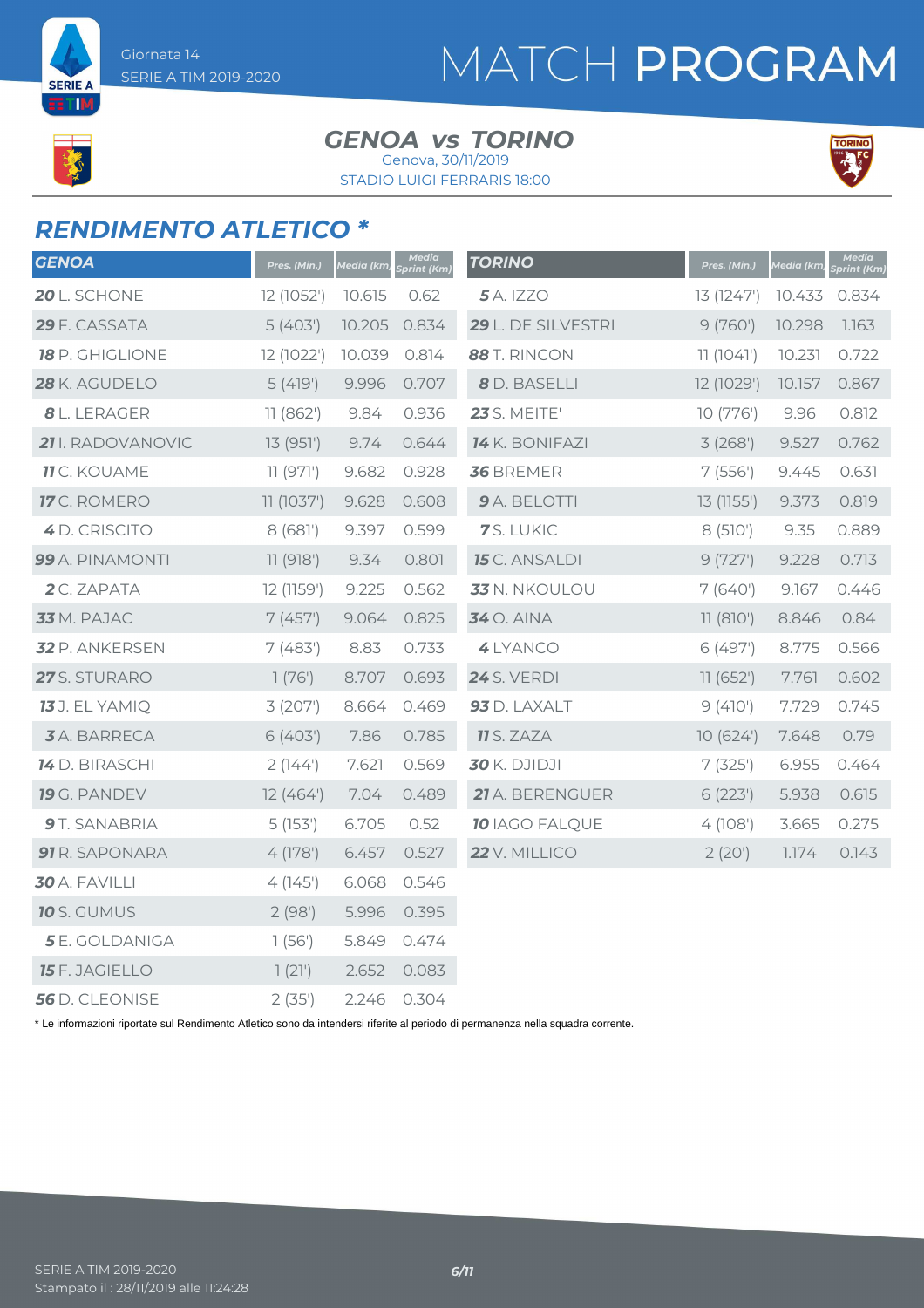

**SERIE A ETIM** 

#### GENOA *vs* TORINO STADIO LUIGI FERRARIS 18:00 Genova, 30/11/2019



### *GLI INCONTRI DELLA 14 ^ GIORNATA*

| <b>BRESCIA</b>       | <b>ATALANTA</b>  | 30/11/2019 15:00 |
|----------------------|------------------|------------------|
| <b>GENOA</b>         | <b>TORINO</b>    | 30/11/2019 18:00 |
| <b>FIORENTINA</b>    | <b>LECCE</b>     | 30/11/2019 20:45 |
| <b>JUVENTUS</b>      | <b>SASSUOLO</b>  | 01/12/2019 12:30 |
| <b>INTER</b>         | <b>SPAL</b>      | 01/12/2019 15:00 |
| <b>LAZIO</b>         | <b>UDINESE</b>   | 01/12/2019 15:00 |
| <b>PARMA</b>         | <b>MILAN</b>     | 01/12/2019 15:00 |
| <b>NAPOLI</b>        | <b>BOLOGNA</b>   | 01/12/2019 18:00 |
| <b>HELLAS VERONA</b> | <b>ROMA</b>      | 01/12/2019 20:45 |
| <b>CAGLIARI</b>      | <b>SAMPDORIA</b> | 02/12/2019 20:45 |

#### *CLASSIFICA SERIE A*

|                      | <b>PTI</b>       | <b>GIOC</b> | <b>VINTE</b>   | <b>NULLE</b>                | <b>PERSE</b>             | GF           | GS        | <b>DIFF.RETI</b> |
|----------------------|------------------|-------------|----------------|-----------------------------|--------------------------|--------------|-----------|------------------|
| <b>JUVENTUS</b>      | 35               | 13          | 11             | $\overline{2}$              | 0                        | 23           | <b>10</b> | $+13$            |
| <b>INTER</b>         | 34               | 13          | 77             | $\boldsymbol{\overline{I}}$ | $\overline{I}$           | 29           | 12        | $+17$            |
| <b>LAZIO</b>         | 27               | 13          | 8              | $\overline{3}$              | $\overline{2}$           | 30           | 14        | $+16$            |
| <b>CAGLIARI</b>      | 25               | 13          | $\overline{7}$ | 4                           | $\overline{2}$           | 25           | 14        | $+77$            |
| <b>ROMA</b>          | 25               | 13          | $\overline{7}$ | 4                           | $\overline{2}$           | 23           | 14        | $+9$             |
| <b>ATALANTA</b>      | 22               | 13          | 6              | 4                           | $\overline{3}$           | 31           | 21        | $+10$            |
| <b>NAPOLI</b>        | 20               | 13          | 5              | 5                           | $\overline{\mathcal{S}}$ | 22           | 16        | $+6$             |
| <b>PARMA</b>         | 78               | 13          | 5              | $\overline{3}$              | 5                        | 20           | 17        | $+3$             |
| <b>HELLAS VERONA</b> | 18               | 13          | 5              | $\overline{3}$              | 5                        | 77           | 11        | $\boldsymbol{O}$ |
| <b>FIORENTINA</b>    | 16               | 13          | 4              | 4                           | 5                        | 18           | 20        | $-2$             |
| <b>TORINO</b>        | 14               | 13          | 4              | $\overline{2}$              | $\overline{7}$           | 15           | 20        | $-5$             |
| <b>MILAN</b>         | 14               | 13          | 4              | $\overline{2}$              | $\overline{7}$           | 12           | 17        | $-5$             |
| <b>UDINESE</b>       | 14               | 13          | 4              | $\overline{2}$              | $\overline{7}$           | $\mathbf{9}$ | 20        | $-11$            |
| <b>SASSUOLO</b>      | 13               | 12          | 4              | $\overline{I}$              | $\overline{7}$           | 22           | 23        | $-7$             |
| <b>BOLOGNA</b>       | 13               | 13          | $\overline{3}$ | 4                           | 6                        | 18           | 22        | $-4$             |
| <b>SAMPDORIA</b>     | 12               | 13          | $\overline{3}$ | $\overline{3}$              | $\overline{7}$           | 9            | 20        | $-77$            |
| <b>LECCE</b>         | 11               | 13          | $\overline{2}$ | 5                           | 6                        | 17           | 27        | $-10$            |
| <b>GENOA</b>         | 10               | 13          | $\overline{2}$ | 4                           | $\overline{7}$           | 15           | 27        | $-12$            |
| <b>SPAL</b>          | $\boldsymbol{9}$ | 13          | $\overline{2}$ | $\overline{3}$              | 8                        | 8            | 19        | $-11$            |
| <b>BRESCIA</b>       | $\overline{7}$   | 12          | $\overline{2}$ | $\overline{I}$              | 9                        | 10           | 23        | $-13$            |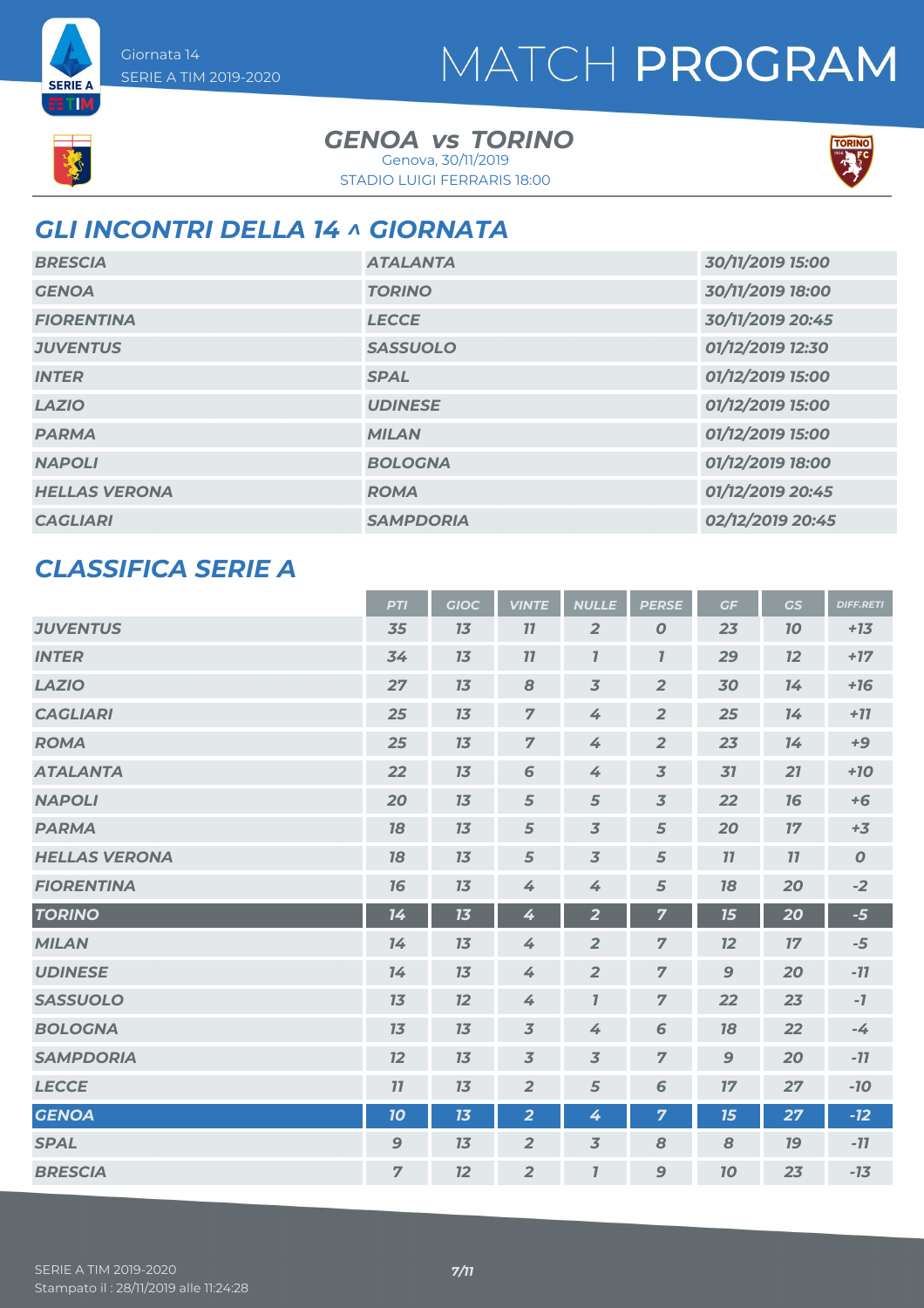**SERIE A ETM** 

> GENOA *vs* TORINO STADIO LUIGI FERRARIS 18:00 Genova, 30/11/2019



### *CLASSIFICA GIOCATORI*

| <b>RANKING MARCATORI</b> | <b>Gol(Rigore)</b> |
|--------------------------|--------------------|
| <b>T</b> C. IMMOBILE     | $LAZ$ 15 (5)       |
| 2 R. LUKAKU              | <b>INT</b> 10(3)   |
| 3 L. MURIEL              | ATA 8 (3)          |
| 4 D. BERARDI             | SAS 7(0)           |
| 4 A. BELOTTI             | <b>TOR</b> 7(4)    |
| 4 JOAO PEDRO             | CAG 7(2)           |
| 7 D. ZAPATA              | ATA 6 (0)          |
| <b>7 F. CAPUTO</b>       | SAS 6 (0)          |
| 7 J. CORREA              | $LAZ$ 6 (0)        |
| 7 E. DZEKO               | <b>ROM 6 (0)</b>   |

### *CLASSIFICA SQUADRE*

| <b>RANKING SQUADRE</b> | <b>Gol - Media Gol</b> |
|------------------------|------------------------|
| <b>ATALANTA</b>        | 2.38<br>31             |
| <b>LAZIO</b>           | 2.31                   |
| 2                      | 30                     |
| <b>INTER</b>           | 2.23                   |
| 3                      | 29                     |
| <b>CAGLIARI</b>        | 7.92                   |
| 4                      | 25                     |
| <b>JUVENTUS</b>        | 1.77                   |
| 5                      | 23                     |
| <b>ROMA</b>            | 1.77                   |
| 5                      | 23                     |
| <b>NAPOLI</b>          | <b>7.69</b>            |
| 7                      | 22                     |
| <b>SASSUOLO</b>        | 1.83                   |
| <b>PARMA</b>           | 20                     |
| 9                      | 1.54                   |
| <b>10 BOLOGNA</b>      | 78<br>1.38             |
| <b>10 FIORENTINA</b>   | 1.38<br>18             |
| <b>LECCE</b>           | 1.31                   |
| <b>12</b>              | 17                     |
| <b>GENOA</b>           | 7.75                   |
| 13                     | 75                     |
| <b>TORINO</b>          | 1.15                   |
| 13                     | 15                     |
| <b>15 MILAN</b>        | 0.92<br>12             |
| <b>HELLAS VERONA</b>   | 77                     |
| <b>16</b>              | 0.85                   |
| <b>BRESCIA</b>         | 0.83                   |
| 17                     | 70                     |
| <b>SAMPDORIA</b>       | 0.69                   |
| <b>18</b>              | g                      |
| <b>18 UDINESE</b>      | 0.69<br>g              |
| 20 SPAL                | 0.62<br>8              |

|           | <b>RANKING SQUADRE</b> | Tot Tiri - In Porta - Fuori |            |                |    |
|-----------|------------------------|-----------------------------|------------|----------------|----|
|           | <b>ATALANTA</b>        |                             |            | <b>195 109</b> | 86 |
|           | <b>LAZIO</b>           |                             |            | <b>170 106</b> | 64 |
| 3         | <b>NAPOLI</b>          |                             | <b>168</b> | 92             | 76 |
| 4         | <b>JUVENTUS</b>        |                             | <b>159</b> | 90             | 69 |
| 5         | <b>ROMA</b>            |                             | 153        | 87             | 72 |
| 6         | <b>BOLOGNA</b>         |                             | 147        | 73             | 74 |
|           | <b>INTER</b>           |                             | 145        | 92             | 53 |
| 8         | <b>FIORENTINA</b>      |                             | <b>140</b> |                | 67 |
| 9         | <b>MILAN</b>           |                             | 134        | 63             | 71 |
| <b>10</b> | <b>LECCE</b>           |                             | 133        | 66             | 67 |
| 77        | <b>GENOA</b>           |                             | <b>129</b> | 66             | 63 |
| 12        | <b>SAMPDORIA</b>       |                             | <b>127</b> | 60             | 67 |
| 13        | <b>PARMA</b>           |                             | 125        | 66             | 59 |
| 14        | <b>SASSUOLO</b>        |                             | <b>120</b> | 71             | 49 |
| 15        | <b>CAGLIARI</b>        |                             | <b>116</b> | 60             | 56 |
| 16        | <b>UDINESE</b>         |                             | <b>112</b> | 58             | 54 |
| 77        | <b>HELLAS VERONA</b>   |                             | 777        | 60             | 57 |
| 17        | <b>SPAL</b>            |                             | 777        | 50             | 61 |
| 79        | <b>TORINO</b>          |                             | 108        | 57             | 51 |
|           | <b>20 BRESCIA</b>      |                             | 81         | 40             | 41 |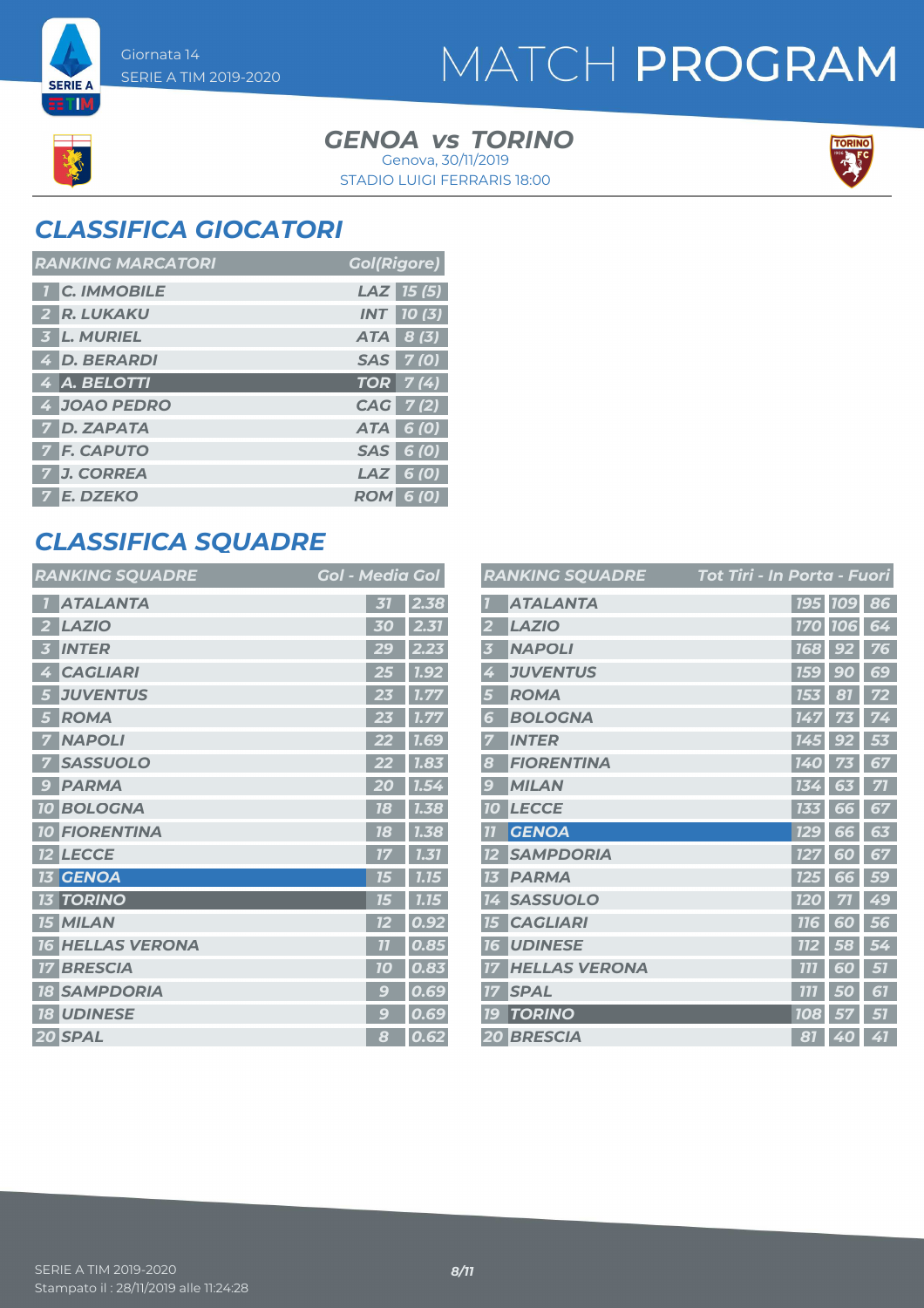

**SERIE A BTIM** 

#### GENOA *vs* TORINO Genova, 30/11/2019





| <b>LAZIO</b><br>$\overline{1}$ | $2\overline{4}$ |
|--------------------------------|-----------------|
| <b>ATALANTA</b><br>2           | 20              |
| <b>NAPOLI</b><br>5             | 17              |
| <b>INTER</b><br>4              | 16              |
| <b>PARMA</b><br>5              | 15              |
| <b>SASSUOLO</b><br>5           | 15              |
| <b>JUVENTUS</b><br>7           | 13              |
| <b>FIORENTINA</b><br>8         | 12              |
| <b>ROMA</b><br>8               | 12              |
| <b>10 CAGLIARI</b>             | 11              |
| <b>BOLOGNA</b><br><b>77</b>    | 10              |
| <b>11 GENOA</b>                | 10              |
| <b>13 TORINO</b>               | 8               |
| <b>14 LECCE</b>                | 7               |
| <b>14 UDINESE</b>              | 7               |
| <b>16 BRESCIA</b>              | 6               |
| <b>16 MILAN</b>                | 6               |
| <b>16 SPAL</b>                 | 6               |
| <b>19 HELLAS VERONA</b>        | 5               |
| <b>20 SAMPDORIA</b>            | 4               |

*RANKING SQUADRE* Assist

|                | <b>RANKING SQUADRE</b>  | Passaggi riusciti - |     | $\frac{1}{26}$ * |
|----------------|-------------------------|---------------------|-----|------------------|
|                | <b>NAPOLI</b>           |                     | 495 | 86               |
| $\overline{2}$ | <b>JUVENTUS</b>         |                     | 488 | 86               |
| 3              | <b>SASSUOLO</b>         |                     | 478 | 86               |
| 4              | <b>INTER</b>            |                     | 456 | 84               |
| 5              | <b>ATALANTA</b>         |                     | 444 | 84               |
| 6              | <b>MILAN</b>            |                     | 441 | 85               |
| 7              | <b>LAZIO</b>            |                     | 420 | 83               |
| 8              | <b>ROMA</b>             |                     | 407 | 84               |
| $\overline{S}$ | <b>GENOA</b>            |                     | 399 | 83               |
| 10             | <b>BOLOGNA</b>          |                     | 397 | 82               |
| 77             | <b>FIORENTINA</b>       |                     | 373 | 82               |
|                | <b>12 UDINESE</b>       |                     | 330 | 79               |
|                | <b>13 TORINO</b>        |                     | 324 | 79               |
|                | <b>14 LECCE</b>         |                     | 323 | 81               |
|                | <b>15 HELLAS VERONA</b> |                     | 312 | 76               |
|                | <b>16 SPAL</b>          |                     | 308 | 79               |
|                | <b>17 CAGLIARI</b>      |                     | 300 | 77               |
|                | <b>18 SAMPDORIA</b>     |                     | 297 | 75               |
|                | <b>19 PARMA</b>         |                     | 291 | 78               |
|                | <b>20 BRESCIA</b>       |                     | 276 | 74               |

\* Valori medi per partita.

| <b>RANKING SQUADRE</b> | Passaggi Chiave*        | <b>RANKINGS</b>    |
|------------------------|-------------------------|--------------------|
| <b>LAZIO</b>           | 5                       | <b>HELLAS</b>      |
| <b>NAPOLI</b>          | 5                       | <b>PARMA</b>       |
| <b>JUVENTUS</b>        | 5                       | <b>CAGLIA</b>      |
| <b>ATALANTA</b>        | $5\overline{5}$         | <b>UDINES</b>      |
| <b>INTER</b>           | 4                       | <b>INTER</b><br>ð  |
| <b>ROMA</b><br>6       | 4                       | <b>BRESCI</b><br>6 |
| <b>FIORENTINA</b>      | $\overline{\mathbf{3}}$ | <b>ATALAI</b>      |
| <b>MILAN</b>           | $\overline{3}$          | <b>TORINC</b><br>8 |
| <b>CAGLIARI</b>        | 3                       | <b>BOLOG</b>       |
| <b>10 BOLOGNA</b>      | $\overline{\mathbf{3}}$ | <b>10 FIOREN</b>   |
| <b>GENOA</b>           | $\overline{\mathbf{3}}$ | <b>11 SAMPD</b>    |
| <b>PARMA</b><br>11     | $\overline{\mathbf{3}}$ | <b>12 MILAN</b>    |
| <b>HELLAS VERONA</b>   | 3                       | <b>13 SPAL</b>     |
| <b>14 SASSUOLO</b>     | $\overline{\mathbf{3}}$ | 14 JUVENT          |
| <b>15 TORINO</b>       | $\overline{\mathbf{3}}$ | <b>15 LAZIO</b>    |
| <b>16 LECCE</b>        | $\overline{\mathbf{3}}$ | <b>16 LECCE</b>    |
| <b>17 SAMPDORIA</b>    | $\overline{\mathbf{3}}$ | <b>17 GENOA</b>    |
| <b>18 UDINESE</b>      | $\overline{\mathbf{3}}$ | <b>18 ROMA</b>     |
| <b>19 BRESCIA</b>      | $\overline{\mathbf{2}}$ | <b>19 SASSU</b>    |
| <b>19 SPAL</b>         | $\overline{2}$          | 20 NAPOL           |

|                         | <b>RANKING SQUADRE</b> | Recuperi* |
|-------------------------|------------------------|-----------|
| $\overline{I}$          | <b>HELLAS VERONA</b>   | 99        |
| $\overline{\mathbf{2}}$ | <b>PARMA</b>           | 96        |
| 3                       | <b>CAGLIARI</b>        | 94        |
| 4                       | <b>UDINESE</b>         | 93        |
| 5                       | <b>INTER</b>           | 87        |
| 6                       | <b>BRESCIA</b>         | 86        |
| 7                       | <b>ATALANTA</b>        | 85        |
| 8                       | <b>TORINO</b>          | 85        |
| 9                       | <b>BOLOGNA</b>         | 85        |
|                         | <b>10 FIORENTINA</b>   | 84        |
|                         | <b>II SAMPDORIA</b>    | 84        |
|                         | <b>12 MILAN</b>        | 84        |
|                         | <b>13 SPAL</b>         | 82        |
|                         | <b>14 JUVENTUS</b>     | 79        |
|                         | <b>15 LAZIO</b>        | 79        |
|                         | <b>16 LECCE</b>        | 77        |
|                         | <b>17 GENOA</b>        | 75        |
|                         | <b>18 ROMA</b>         | 74        |
|                         | <b>19 SASSUOLO</b>     | 72        |
|                         | 20 NAPOLI              | 71        |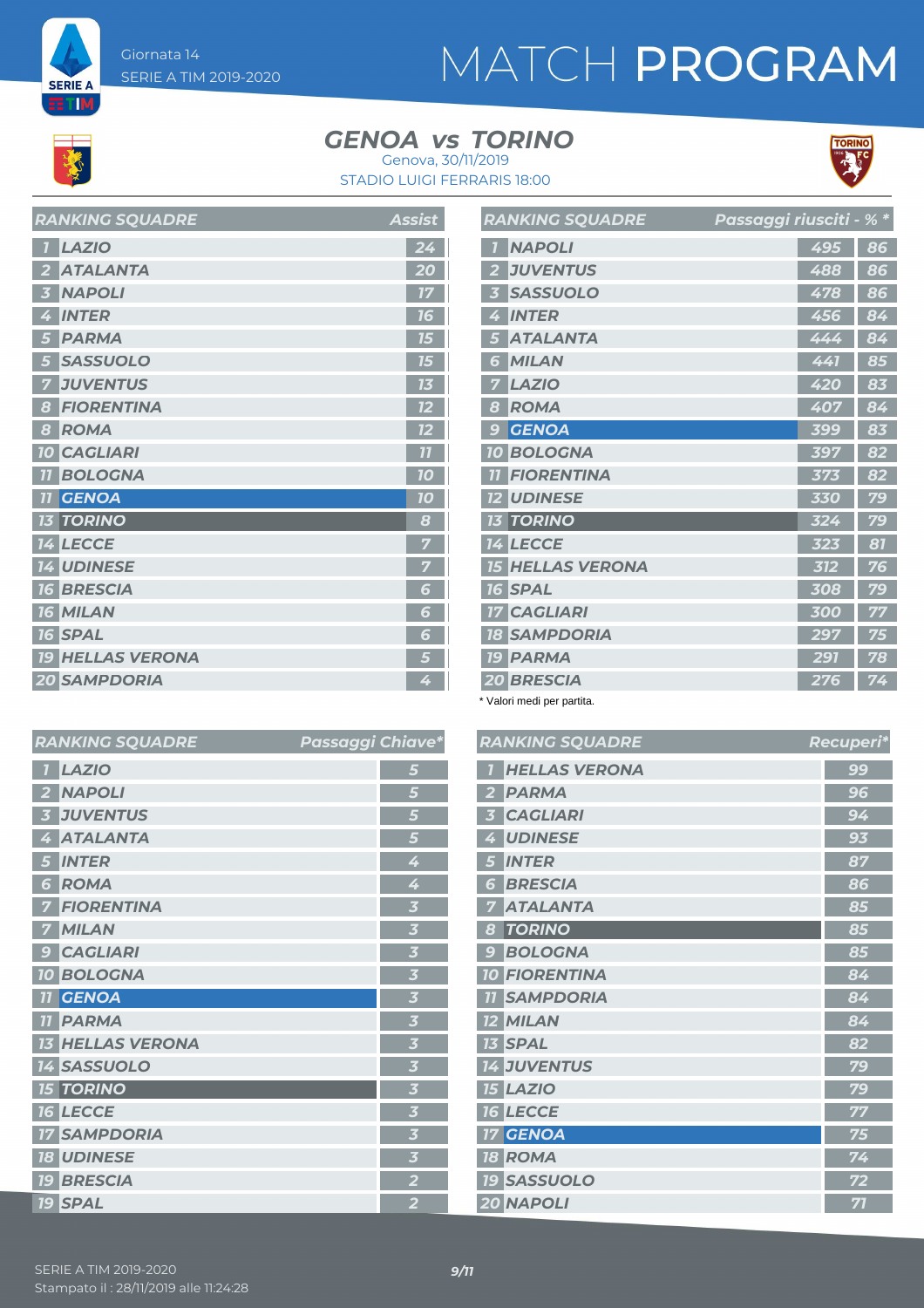Giornata 14 SERIE A TIM 2019-2020

# MATCH PROGRAM

# **K**

**SERIE A ETM** 

#### GENOA *vs* TORINO Genova, 30/11/2019



STADIO LUIGI FERRARIS 18:00

| <b>RANKING SQUADRE</b>  | <b>Tot. Parate - Media</b> | <b>RANKING SQUADRE</b> | <b>Media Km</b> |
|-------------------------|----------------------------|------------------------|-----------------|
| <b>1 SPAL</b>           | $55 \,   \, 4.23 \,$       | <b>1</b> INTER         | 110.872         |
| 2 TORINO                | $\overline{55}$ 4.23       | 2 PARMA                | 109.381         |
| 3 PARMA                 | 55 4.23                    | <b>3 JUVENTUS</b>      | 109.316         |
| 4 GENOA                 | 54 4.15                    | 4 LECCE                | 108.945         |
| <b>5 CAGLIARI</b>       | 53 4.08                    | 5 ATALANTA             | 108.497         |
| <b>6 LECCE</b>          | $51$ 3.92                  | <b>6 HELLAS VERONA</b> | 108.486         |
| <b>7 LAZIO</b>          | 50 3.85                    | <b>7 LAZIO</b>         | 108.239         |
| <b>8 JUVENTUS</b>       | 49 3.77                    | 8 FIORENTINA           | 107.765         |
| <b>9 UDINESE</b>        | 49 3.77                    | <b>9 BOLOGNA</b>       | 107.678         |
| <b>10 BRESCIA</b>       | $46$ 3.83                  | <b>10 SAMPDORIA</b>    | 107.475         |
| <b>11 HELLAS VERONA</b> | 45 3.46                    | <b>11 BRESCIA</b>      | 107.089         |
| <b>12 SAMPDORIA</b>     | 44 3.38                    | <b>12 SASSUOLO</b>     | 106.997         |
| <b>13 MILAN</b>         | 44 3.38                    | <b>13 SPAL</b>         | 106.852         |
| <b>14 BOLOGNA</b>       | $43$ 3.31                  | 14 MILAN               | 106.705         |
| <b>15 SASSUOLO</b>      | 40 3.33                    | <b>15 ROMA</b>         | 106.513         |
| <b>16 FIORENTINA</b>    | 39<br>$\overline{3}$       | <b>16 UDINESE</b>      | 104.859         |
| <b>17 ROMA</b>          | 3 <sup>7</sup><br>39       | <b>17 CAGLIARI</b>     | 104.648         |
| <b>18 ATALANTA</b>      | 36 2.77                    | <b>18 NAPOLI</b>       | 103.371         |
| <b>19 NAPOLI</b>        | $33 \mid 2.54$             | <b>19 GENOA</b>        | 103.046         |
| 20 INTER                | $31$ 2.38                  | <b>20 TORINO</b>       | 102.432         |